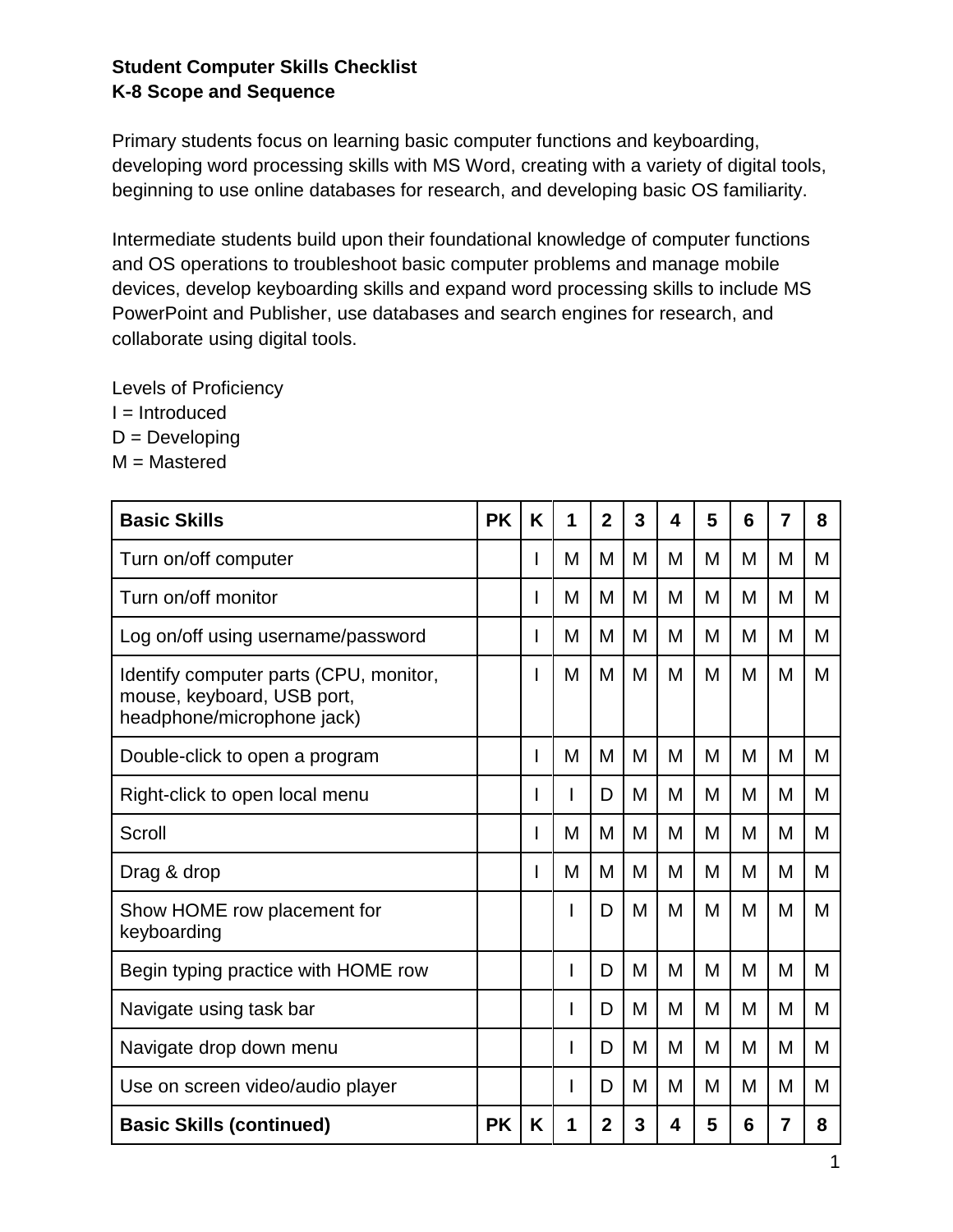| Click on "hotspots" to get additional<br>information |           |   |   | D              | M | M                       | M | M               | M              | М |
|------------------------------------------------------|-----------|---|---|----------------|---|-------------------------|---|-----------------|----------------|---|
| Select appropriate print options                     |           |   |   | D              | M | M                       | M | M               | M              | M |
| Continue typing practice with software               |           |   |   |                | D | D                       | M | M               | M              | M |
| Open from and save to student folder                 |           |   |   |                |   | D                       | M | M               | M              | M |
| Save vs Save As                                      |           |   |   |                | ı | D                       | M | M               | M              | M |
| Basic troubleshooting (restart, logon/off)           |           |   |   |                | ı | M                       | M | M               | M              | M |
|                                                      |           |   |   |                |   |                         |   |                 |                |   |
| <b>MS Word Processing Skills</b>                     | <b>PK</b> | K | 1 | $\overline{2}$ | 3 | $\overline{\mathbf{4}}$ | 5 | $6\phantom{1}6$ | $\overline{7}$ | 8 |
| Type first and last name                             |           |   | D | M              | M | M                       | M | M               | M              | M |
| Type simple sentences with capital and<br>period     |           |   | I | D              | M | M                       | M | M               | M              | M |
| Use caps lock and shift keys                         |           |   |   | D              | M | M                       | M | M               | M              | M |
| Use backspace and delete keys                        |           |   | I | D              | M | M                       | M | M               | M              | M |
| Use enter key                                        |           |   | I | D              | M | M                       | M | M               | М              | M |
| Click once to place cursor for editing               |           |   | I | D              | M | M                       | M | M               | M              | M |
| Use exclamation point and question mark              |           |   | I | D              | M | M                       | M | M               | M              | M |
| Highlight text with mouse                            |           |   | I | D              | M | M                       | M | M               | M              | M |
| Center text/image with center button                 |           |   | I | D              | M | M                       | M | M               | M              | M |
| Change font, size, color of text                     |           |   |   | D              | M | M                       | M | M               | M              | M |
| Use Undo                                             |           |   | I | D              | M | M                       | M | M               | M              | M |
| Type multiple sentences with space after<br>period.  |           |   |   | I              | D | M                       | M | M               | M              | M |
| Highlight text to move, delete, or edit              |           |   |   | L              | D | M                       | M | M               | M              | M |
| Insert Word graphic shapes or clip art<br>image      |           |   |   |                | D | M                       | M | M               | M              | M |
| <b>Insert Word Art</b>                               |           |   |   | L              | D | M                       | M | M               | M              | M |
| <b>MS Word Processing Skills (continued)</b>         | <b>PK</b> | K | 1 | $\overline{2}$ | 3 | 4                       | 5 | 6               | $\overline{7}$ | 8 |
| Use copy, cut, paste features                        |           |   |   |                | D | M                       | M | M               | M              | M |
|                                                      |           |   |   |                |   |                         |   |                 |                |   |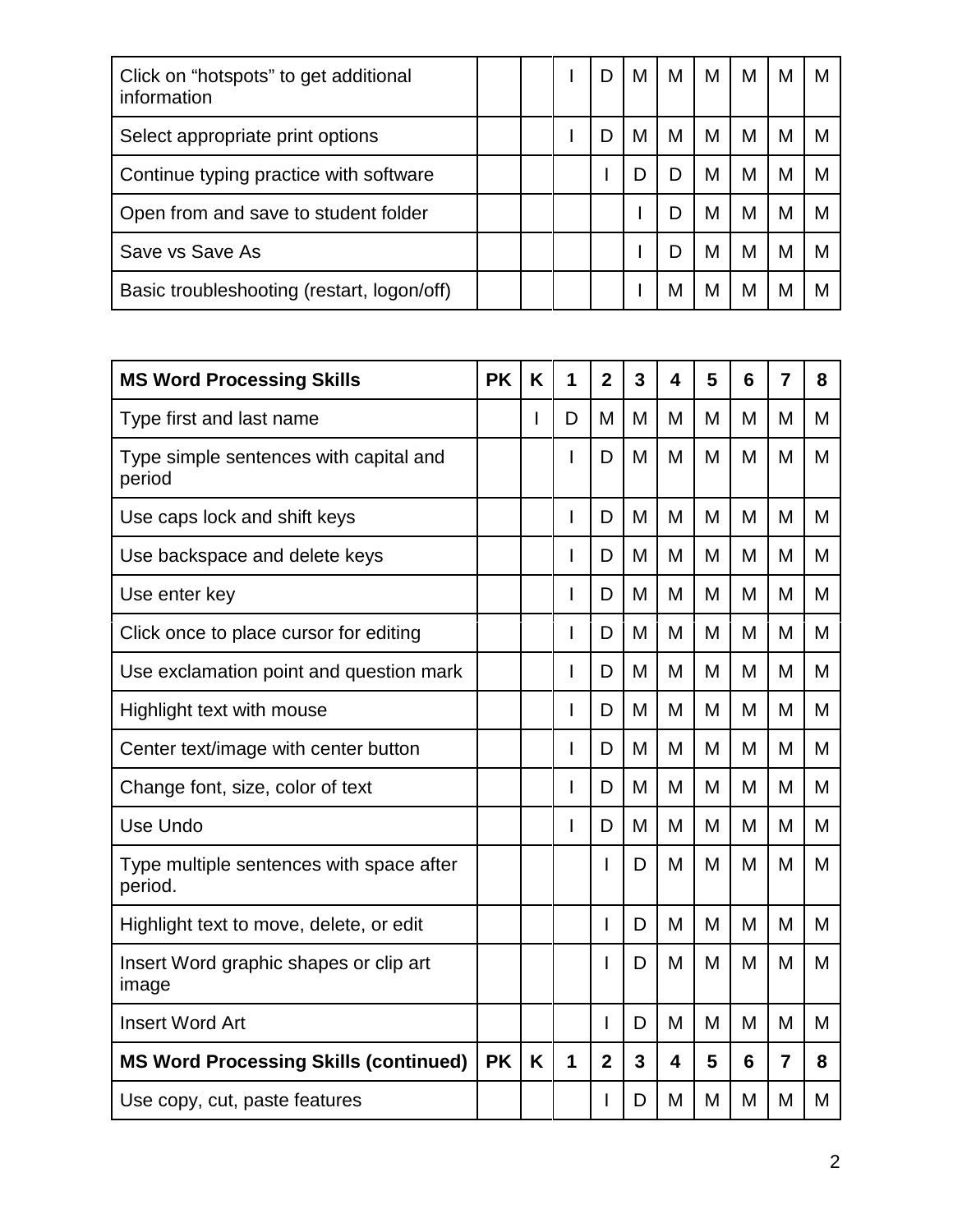| Add graphic or image from file folder<br><b>location</b> |  |  | I) | M | М | М | м |
|----------------------------------------------------------|--|--|----|---|---|---|---|
| Resize image or graphic                                  |  |  | D  | M | М | M |   |
| Use thesaurus feature                                    |  |  |    |   | М | M |   |
| Use spell check                                          |  |  |    |   | М | M |   |
| Create a numbered list and a bulleted list               |  |  |    | D | М | M |   |
| Independently produce multi-page<br>document             |  |  |    |   |   | M |   |

| <b>Internet Skills</b>                                      | <b>PK</b> | K | 1 | $\overline{2}$ | 3 | 4                       | 5 | 6 | $\overline{7}$ | 8 |
|-------------------------------------------------------------|-----------|---|---|----------------|---|-------------------------|---|---|----------------|---|
| Click once to follow link to website                        |           | L | D | М              | M | M                       | M | M | M              | M |
| Click links on web page as directed                         |           | L | D | М              | M | M                       | M | M | M              | M |
| Know how to evaluate websites for<br>accuracy and relevance |           | I | I | I              | D | D                       | M | M | M              | M |
| Know how to leave a useful comment for<br>a peer            |           | I | I | D              | D | D                       | M | M | M              | M |
| Practice good netiquette when<br>commenting                 |           | I | I | D              | D | D                       | M | M | M              | M |
| Download and upload photos and videos                       |           | I | I | D              | D | D                       | D | M | M              | M |
| Be able to collaborate with peers on<br>digital projects    |           | I | ı | I              | D | D                       | D | M | M              | M |
| Know and follow copyright rules and<br>guidelines           |           |   | I | D              | D | D                       | D | M | M              | M |
| Search for information using database                       |           |   | I | I              | D | M                       | M | M | M              | M |
| Type simple web address in address box                      |           |   |   | I              | D | M                       | M | M | M              | M |
| Search for information using search<br>engine               |           |   |   |                | ı | D                       | M | M | M              | M |
| Read search results before selecting link                   |           |   |   |                | I | D                       | M | M | M              | M |
| <b>Internet Skills (continued)</b>                          | <b>PK</b> | K | 1 | $\overline{2}$ | 3 | $\overline{\mathbf{4}}$ | 5 | 6 | $\overline{7}$ | 8 |
| Navigate between multiple tabs                              |           |   |   |                | I | D                       | M | M | М              | M |
| Use forward and back buttons                                |           |   |   |                | I | D                       | M | M | M              | M |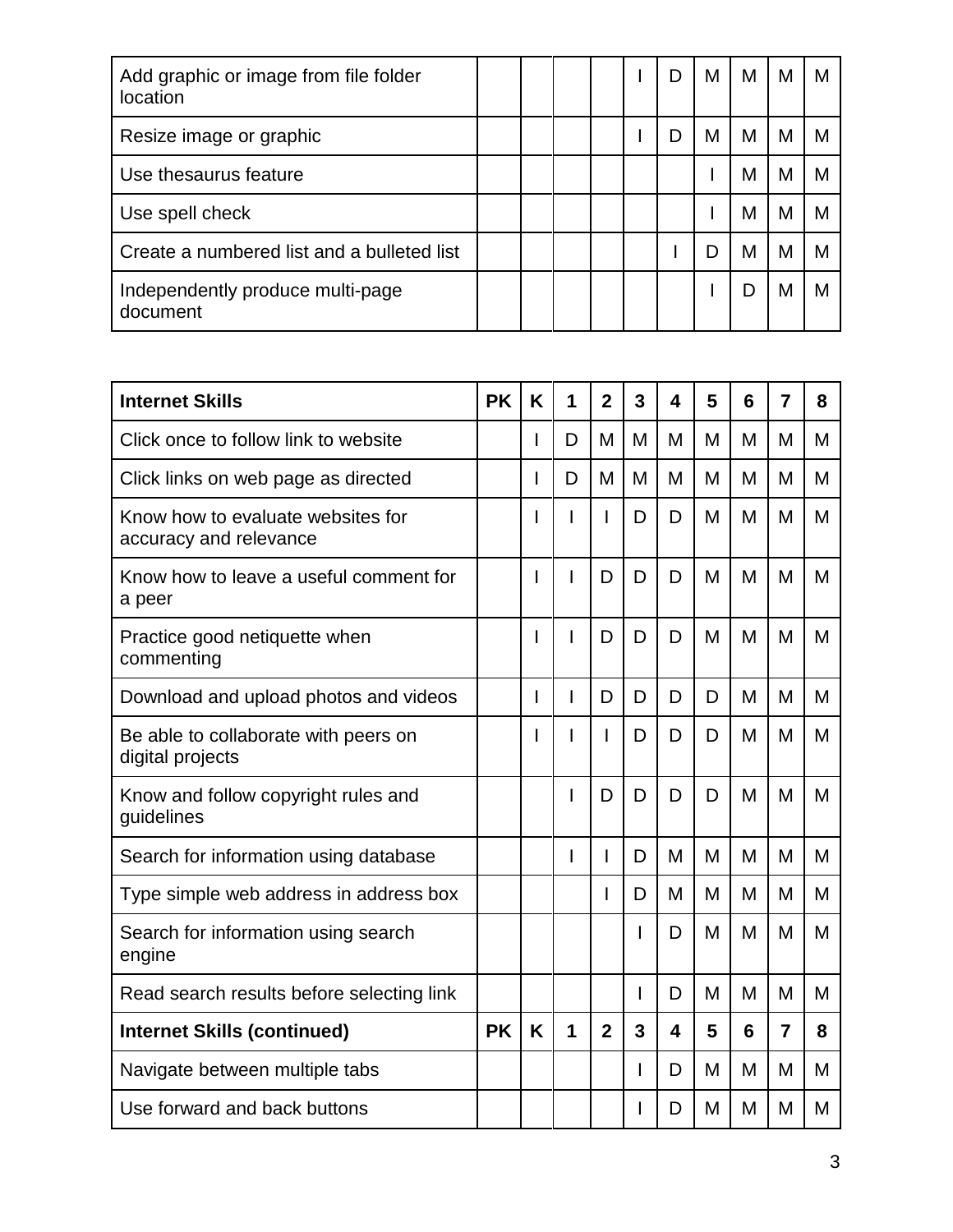| Know how to bookmark/save sites                    |  |  |  |  |  |
|----------------------------------------------------|--|--|--|--|--|
| Right-click to copy image and paste in<br>document |  |  |  |  |  |

| <b>MS Publisher Skills</b>                          | <b>PK</b> | Κ | 1 | 2 | 3 | 4 | 5 | 6 |   |   |
|-----------------------------------------------------|-----------|---|---|---|---|---|---|---|---|---|
| Select and use template or blank file               |           |   |   |   |   |   | D | M | М | M |
| Create text box and type in it                      |           |   |   |   |   |   | D | M | М | M |
| Insert Publisher graphic shape or clip art<br>image |           |   |   |   |   |   | D | M | M | м |
| Move text box and graphic on page at will           |           |   |   |   |   |   | D | M | М | М |
| Change color of graphic shape                       |           |   |   |   |   |   | D | M | М | M |
| Resize textbox, graphic, Word Art                   |           |   |   |   |   |   | D | М | М | M |

| <b>MS PowerPoint Skills</b>                          | <b>PK</b> | K | 1 | $\overline{2}$ | 3            | 4 | 5 | 6 | 7 | 8 |
|------------------------------------------------------|-----------|---|---|----------------|--------------|---|---|---|---|---|
| Select slide layout                                  |           |   |   |                |              | D | Μ | M | м | M |
| Select slide design                                  |           |   |   |                |              | D | М | М | М | M |
| Create text box and type in it                       |           |   |   |                | ı.           | D | М | М | M | M |
| Insert PowerPoint graphic shape or clip<br>art image |           |   |   |                |              | D | M | M | M | M |
| Insert audio                                         |           |   |   |                | $\mathbf{I}$ | D | M | M | M | M |
| Move text box and graphic on page at will            |           |   |   |                | J.           | D | M | M | M | М |
| Change color of graphic shape                        |           |   |   |                |              | D | M | M | М | M |
| Resize textbox, graphic, Word Art                    |           |   |   |                | I.           | D | M | M | M | M |
| Make a slide presentation - three + slides           |           |   |   |                | ı            | D | M | М | M | M |
| <b>MS PowerPoint Skills (continued)</b>              | <b>PK</b> | K | 1 | $\mathbf{2}$   | 3            | 4 | 5 | 6 | 7 | 8 |
| Add slide transition effects                         |           |   |   |                |              | D | M | M | М | M |
| Add slide sound effects                              |           |   |   |                |              | D | M | M | м | M |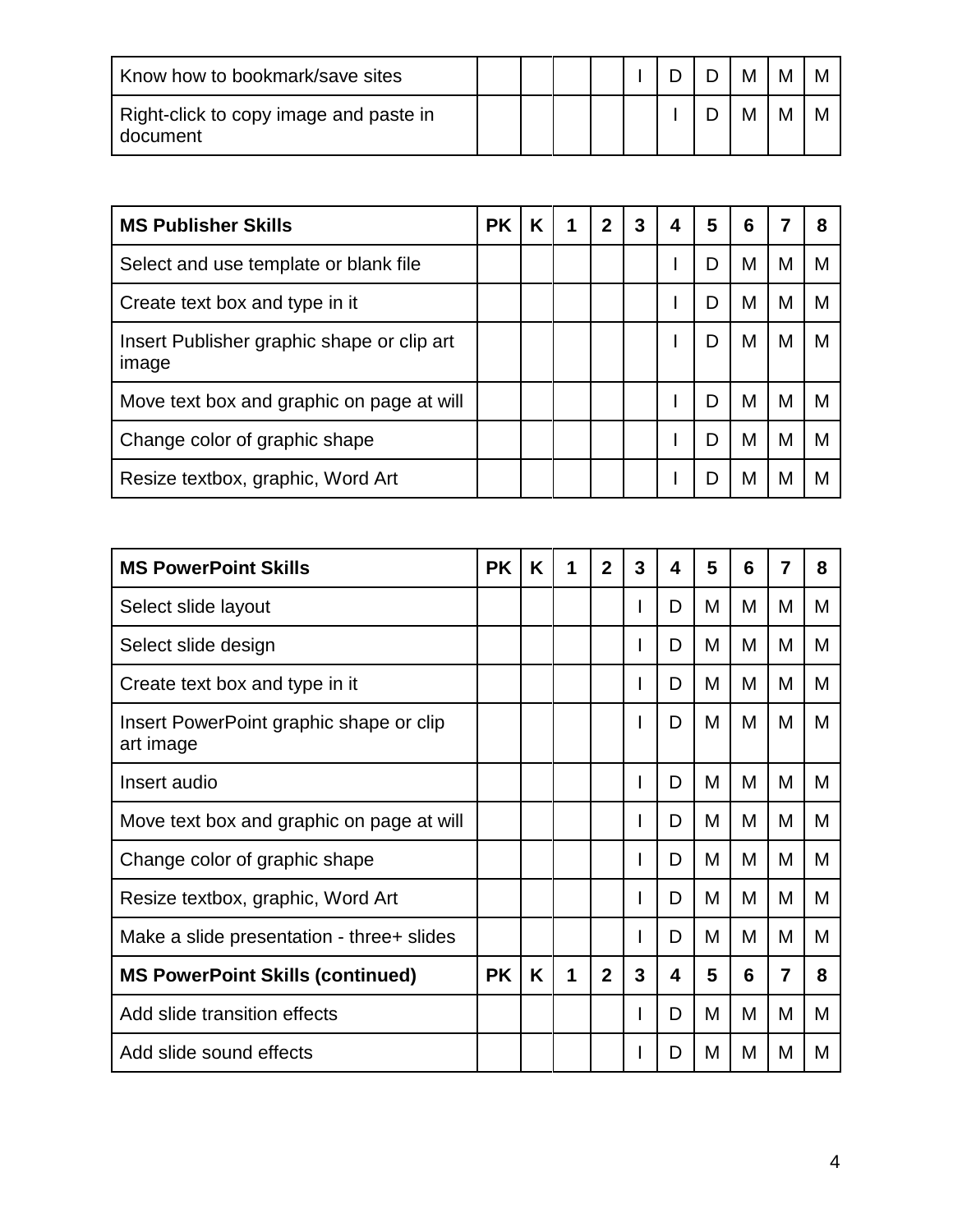| <b>iPad Skills</b>                                                               | <b>PK</b> | K | 1 | $\mathbf 2$    | 3 | 4 | 5 | 6 | 7              | 8 |
|----------------------------------------------------------------------------------|-----------|---|---|----------------|---|---|---|---|----------------|---|
| turn iPad on/off                                                                 |           |   | М | M              | М | M | M | M | M              | M |
| use sleep/wake mode                                                              |           |   | M | M              | M | M | M | M | M              | M |
| change orientation of iPad screen<br>(portrait/landscape)                        |           |   | M | M              | M | M | M | M | M              | M |
| adjust volume                                                                    |           |   | M | M              | M | M | M | M | M              | M |
| attach headphones to the iPad                                                    |           |   | М | M              | M | M | M | M | M              | M |
| use Home button to return to the Home<br>Screen                                  |           |   | M | M              | M | M | M | M | M              | М |
| launch/open app                                                                  |           |   | M | M              | M | M | M | M | M              | M |
| close out app (double tap Home button<br>and swipe app up to fully close it out) |           |   | M | M              | M | M | M | M | M              | M |
| swipe between screens or pages in a<br>folder                                    |           |   | М | M              | M | M | M | M | M              | M |
| use Camera to take photos                                                        |           |   | D | M              | M | M | M | M | M              | M |
| use Camera to record video                                                       |           |   | D | M              | Μ | M | M | M | M              | M |
| delete photos and videos                                                         |           |   | D | M              | M | M | M | M | M              | M |
| double tap to zoom in/out                                                        |           |   | D | M              | M | M | M | M | M              | M |
| adjust brightness in the Settings                                                |           |   | I | D              | M | M | M | M | M              | M |
| swipe down from top and use Spotlight<br>Search to find an app                   |           |   |   | D              | M | M | M | M | M              | M |
| swipe up from bottom and connect to<br>AirPlay                                   |           |   | I | D              | M | M | M | M | M              | M |
| update apps from the App Store                                                   |           |   |   | I              | D | M | M | M | M              | M |
| download apps from the App Store                                                 |           |   |   | I              | D | M | M | M | М              | M |
| iPad Skills (continued)                                                          | <b>PK</b> | K | 1 | $\overline{2}$ | 3 | 4 | 5 | 6 | $\overline{7}$ | 8 |
| search for apps in the App Store                                                 |           |   |   | I              | D | M | M | M | M              | M |
| how to turn wifi on/off                                                          |           |   |   | I              | D | M | M | M | M              | M |
| how to choose and join a wireless<br>network                                     |           |   |   | $\overline{1}$ | D | M | M | M | M              | M |
| check for iOS software update                                                    |           |   |   | L              | D | M | M | M | M              | M |